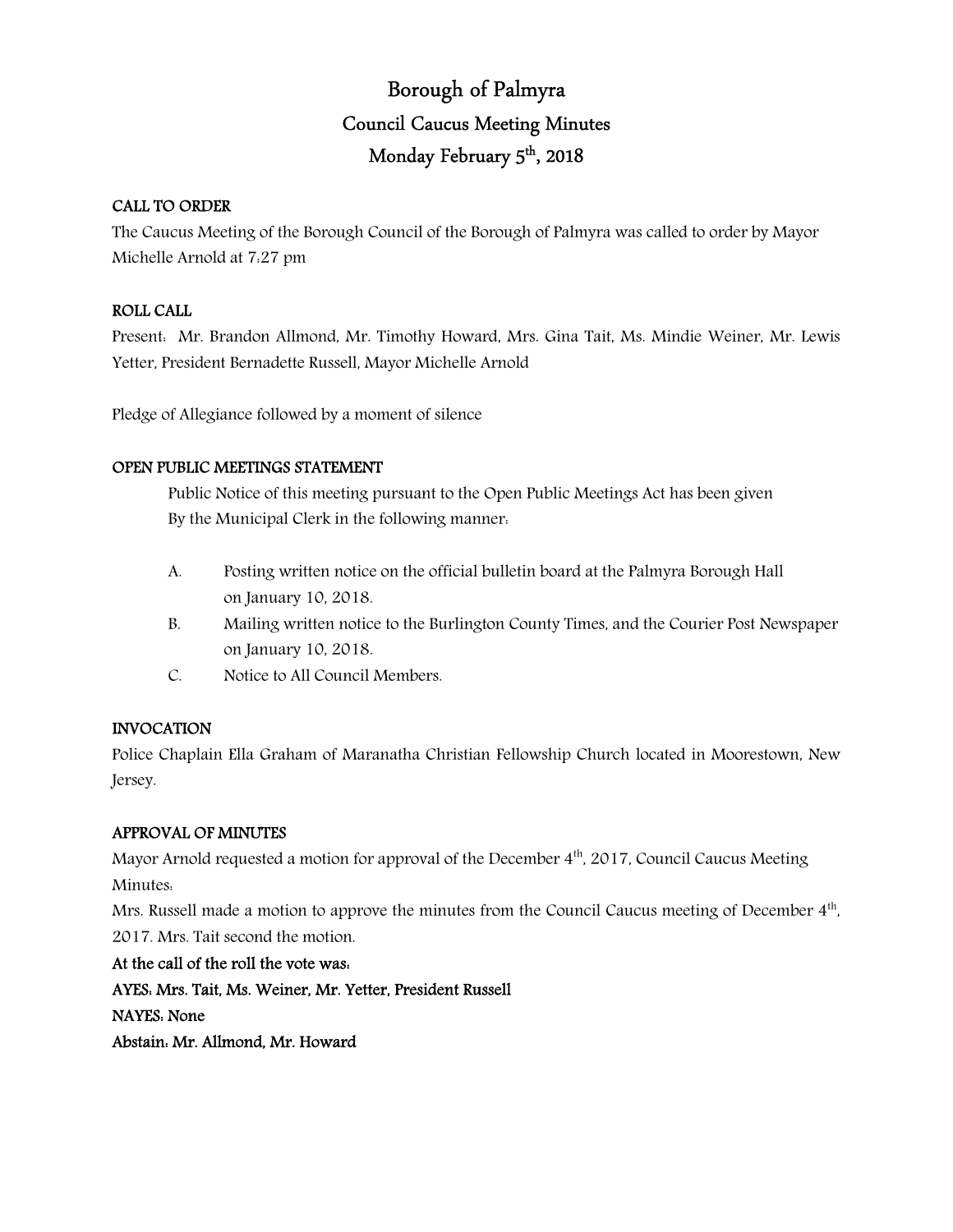Mayor Arnold requested a motion for approval of the January  $6<sup>th</sup>$ , 2018, Reorganization Meeting Minutes:

Mrs. Russell made a motion to approve the minutes from the Reorganization meeting of January  $6<sup>th</sup>$ , 2018. Mrs. Tait second the motion.

At the call of the roll the vote was:

AYES: Mr. Allmond, Mr. Howard, Mrs. Tait, Ms. Weiner, Mr. Yetter, President Russell NAYES: None

# **CORRESPONDENCE**

Mr. Gural indicated the Elected Officials Liability Seminar presented by JIF is being held March  $28^{\text{th}}$ , 2018 at 5:00 pm at O'Connor's Restaurant in Easthampton. Mr. Gural stated for each of the governing body and himself which attend the Borough will receive a \$250.00 credit towards our insurance premium.

Mayor Arnold read a thank you note received from the Arnold Family.

Mayor Arnold read the following proclamation into the record:

# Celebrating Women in Public Office Day

WHEREAS the month of March is Women's History Month and celebrates the significant contributions women of all races, ethnicities, and backgrounds have made to the world;

WHEREAS women play a critical role in the vitality and diversity of our communities, and are essential to ensuring that Palmyra, New Jersey is well-represented;

WHEREAS while the twentieth century was a pivotal time of growth for women entering politics, women remain underrepresented in male-dominated fields, and thus, providing opportunities to support women in public office is imperative;

WHEREAS recognizing women in public office will bring awareness to the fundamental necessity of their work and will inspire other young people to serve their communities;

NOW, THEREFORE, BE IT RESOLVED, that I, Michelle Arnold, Mayor of the Borough of Palmyra do hereby proclaim March 19<sup>th</sup>, as "Celebrating Women in Public Office Day" and call upon the people of Palmyra, New Jersey to unite as we support the success of women in public office and observe every March  $19<sup>th</sup>$  with appropriate activities, events, and programs.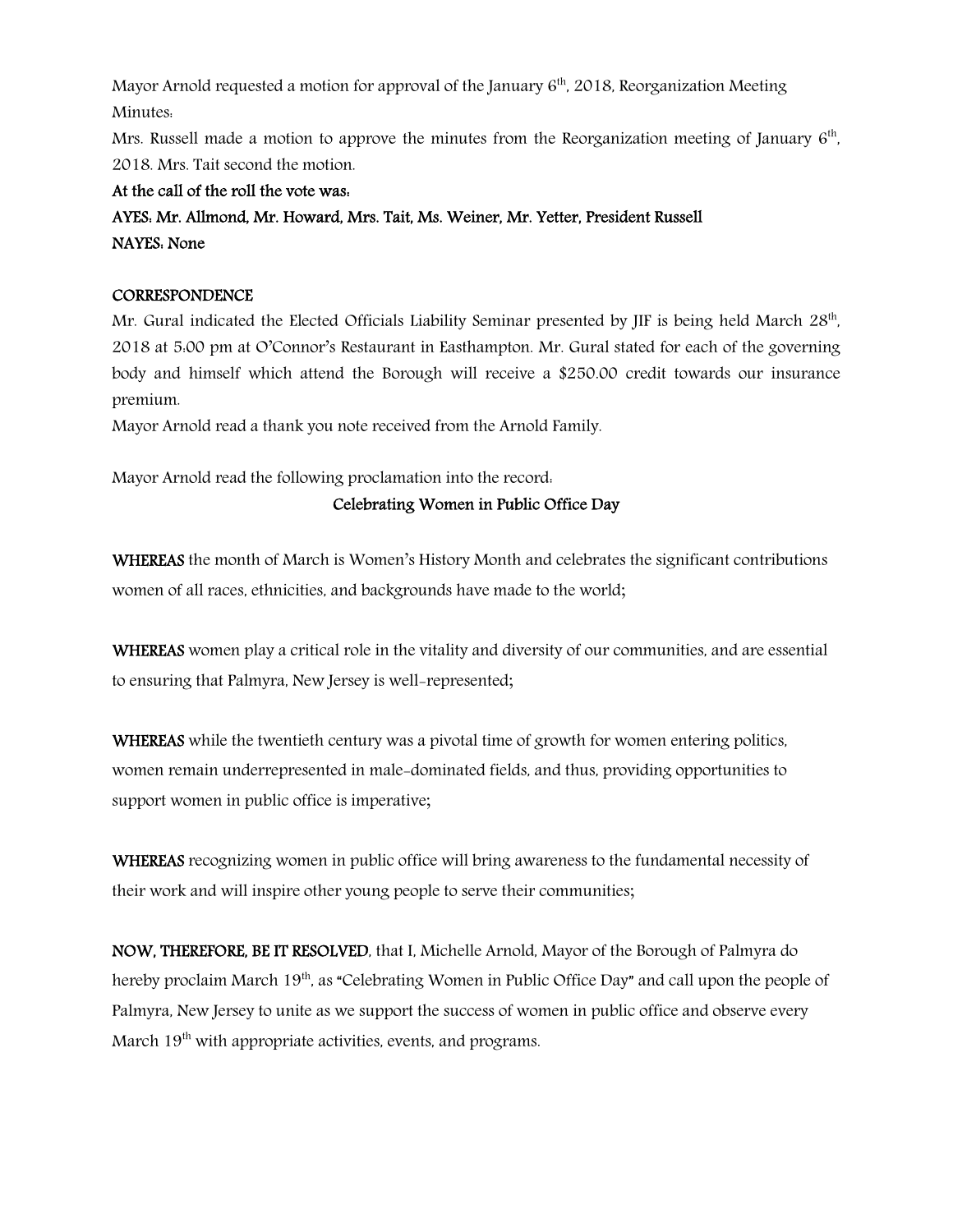#### PROFESSIONAL UPDATES

Mr. Gural indicated Mr. Gerkens, of CGP&H was not present however did sent a report just to update Borough Council regarding application progress. Mr. Gural stated the Borough was awarded the Municipal Parks Development Grant of \$115,000.00 to redesign the Grove/band shell with includes landscaping, lighting, etc. Mr. Gural stated, Mr. Gerkens is currently working on a small grant in the amount of \$2,000.00 which will allow the Borough's Green Team to have a booth with public information handouts to facilitate energy and water conservation, etc. Additionally Mr. Gural stated grant applications submitted and pending are:

NJ Juvenile Justice Commission Summer Expansion Program submitted 1/29/2018, application funded by the Burlington County Bridge Commission in the amount of \$10,500.00 to expand the existing summer camp program, the funds would provide partial and full scholarships for economically-disadvantaged youth, allowing them to attend the camp

NJ Dept of Transportation Municipal Aid Program submitted 09/13/2017, application funded by the Burlington County Bridge Commission in the amount of \$903,689.00 to reconstruct the intersection of Temple Blvd, Firth Lane, Leconey Circle and East 2<sup>nd</sup> Street

#### William Kirchner, ERI

Mr. Kirchner indicated the Legion Field project, which included some painting, changing light fixtures, replacing some GFI's, improvement to the pitcher's mound and fence repairs was awarded and they started last week. Mr. Kirchner indicated some of the painting may have to wait until the weather breaks. Mr. Kirchner also indicated the baseball field lip was repaired however the softball field was not addressed during that time, Mr. Kirchner indicated he had spoken with Thor Construction regarding a price to removal several feet of sod and replacing it with infield mix, which is a two day process, and so it will not impede use of the field at this late date. Mr. Kirchner stated he was hopeful to have the estimate by next week, it may be about \$5,000.00 including labor and in-field mix. Mr. Kirchner indicated the survey work for the NJAWC and PSE&G road restoration project is under way and he anticipates the work should be complete in a week or so, the design completed and out to bid by the end of March. Mr. Kirchner noted Council authorized ERI to complete the road design for Filmore Street, because it is a smaller street he recommends that it is added to the larger road program so that the Borough can get the economy to scale price. Mr. Kirchner stated NJAWC has been working on Temple Blvd, Van Sant Drive and Jefferson Street and last Monday opened New Jersey Avenue. The main installation on New Jersey Avenue is complete and they are waiting for the bacteria test on the water before they come back and connect everyone's water service over. They will be paving the entire intersection on New Jersey Avenue when they repair the road. Mr. Kirchner stated all the field work gathering and data analysis on Temple Blvd is complete. Mr. Kirchner stated he will be setting up a meeting with Mr. Gural and Chief Pearlman to go over the data and come to an agreement regarding options on proceeding. Mr. Kirchner stated there were some problems with the HVAC system in Boro Hall earlier this year, which have been resolved however in the process we lost faith in our current HVAC maintenance contractor which we have a contract with throughout the remainder of the year. Mr. Kirchner stated in discussions with Mr. Gural, Mr. Haines and Mr. Palmer we will continue to use our current contractor however when we have a diagnostic problem we will go back to our old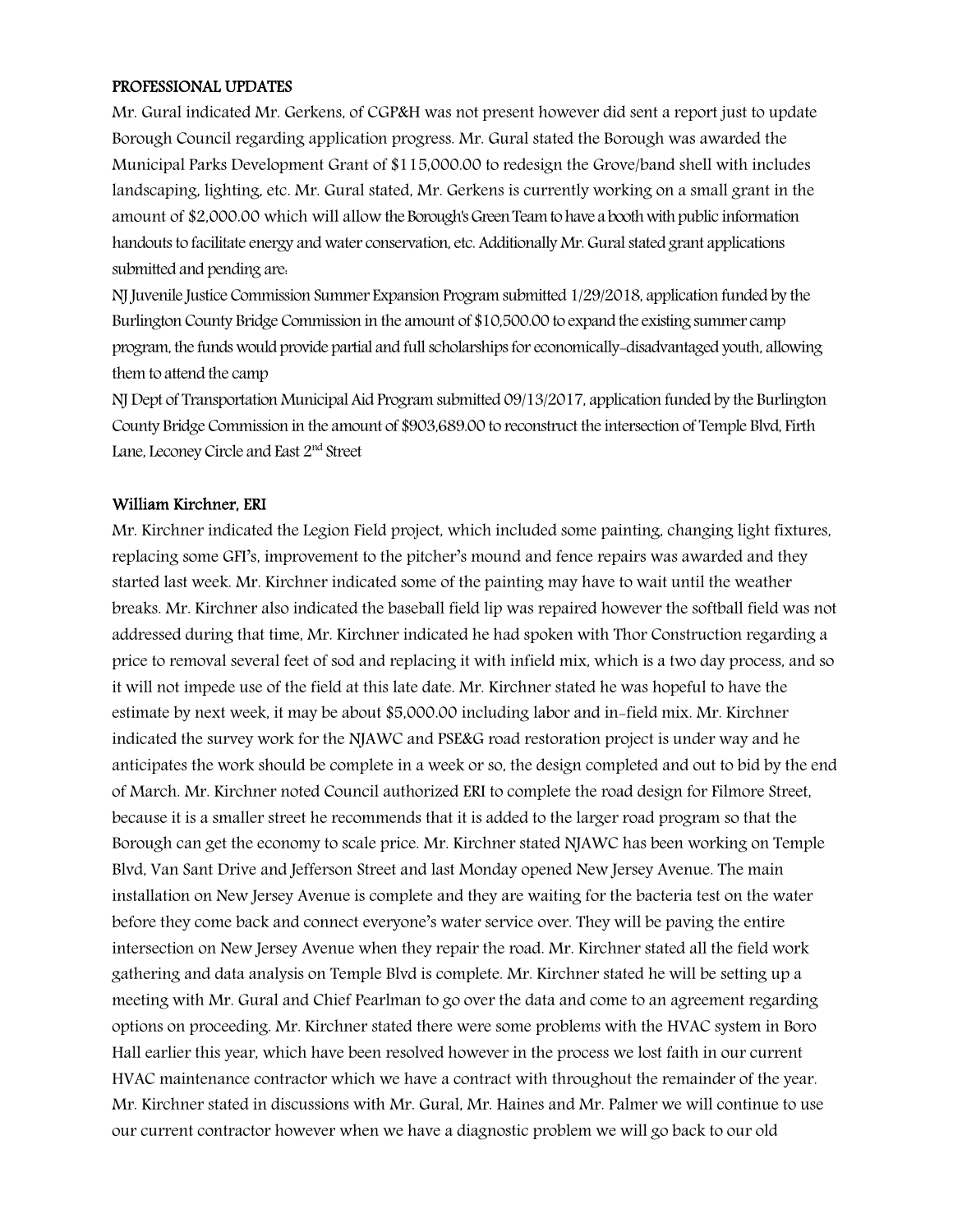contractor. On January  $16<sup>th</sup>$ , 2018 we had a compliance inspection at the sewer plant, all is good however there will be some bills coming in for thing we need to fix. Mr. Kirchner stated after hurricane Sandy hit there were some flooding issues on Firth Lane, FEMA gave us \$25,000.00 to figure out what was wrong with the drainage. Mr. Kirchner indicated that was done, cleaning out the ditch, fixing the outfalls and fix the tide gates, FEMA responded great, it can be funded, you just have to prove you own the ditch. The Borough does not own the ditch, it is owned by the Riverfront. Mr. Kirchner stated the previous CFO did submit billings to the FEMA grant for some of the initial investigation work, about 23 thousand dollars. FEMA has now indicated we don't qualify for the larger or smaller grant because the ditch does not belong to the Borough, so they want their monies back. Mr. Gural stated we will have to return the money and that can be done in the budget process, but FEMA wants their money back. Ms. Weiner asked if the problem was fixed. Mr. Gural indicated no, it would take hundreds of thousands of dollars to fix, and it's on private property. Mr. Rosenberg asked if it was feasible to contact our Congressman and or Senators and ask them it intercede on our behalf in regards to the repayment. Mayor Arnold indicated she would do that. Ms. Weiner asked Mr. Kirchner about the designs for Filmore Street. Mr. Kirchner stated the designs are addressing drainage/ leveling on that street.

#### James Winckowski, CME

Mr. Winckowski stated the security camera project which includes Boro Hall, Community Center, Legion Field, Public Works Department, Riverline platform, War Memorial, Palmyra Promenade and Ethel B Hardy Park is up, running and currently 58 of the 64 cameras to be installed are storing data. Mr. Winckowski stated in the next few weeks all the viewing stations should be up and there are six more cameras which have to be installed however some require some digging. The Palmyra Promenade and Ethel B Hardy Park should be up and installed in the next 60 days. Mr. Winckowski explained the types of cameras which were installed and their ability to capture data, he also indicated we are within budget and don't expect to exceed the budget.

Mayor Arnold indicated Chief Dreby inquired if we could have the discussion regarding permission for the fire department to have junior members at age 15. Ms. Weiner asked why the fire department wanted to lower the age. Mr. Dreby indicated currently he had three candidates waiting now. Mr. Dreby stated the junior members do not go on fire calls, they attend meetings and work around the fire house and have limited training. Mr. Dreby stated they do not go out on the fire ground. Mr. Gural indicated he emailed our risk management consultant regarding coverage for those fifteen year olds however has not yet had a response. Mr. Gural indicated he did not did not anticipate a problem as the state already allows for it. Mr. Dreby indicated it would be necessary to adopt some sort of resolution or change the ordinance to allow for fifteen year old junior members. Mr. Rosenberg stated he would look into it and report back to the governing body at our next meeting.

Mr. Gural stated everyone should recall our previous discussions regarding making donations to the fire company. Mr. Gural indicated the conversation council had in regards to what was needed to make donations to various charitable organizations of which the fire company was included. The difference with this organization is 50% of our donation must be used to purchase fire equipment. As everyone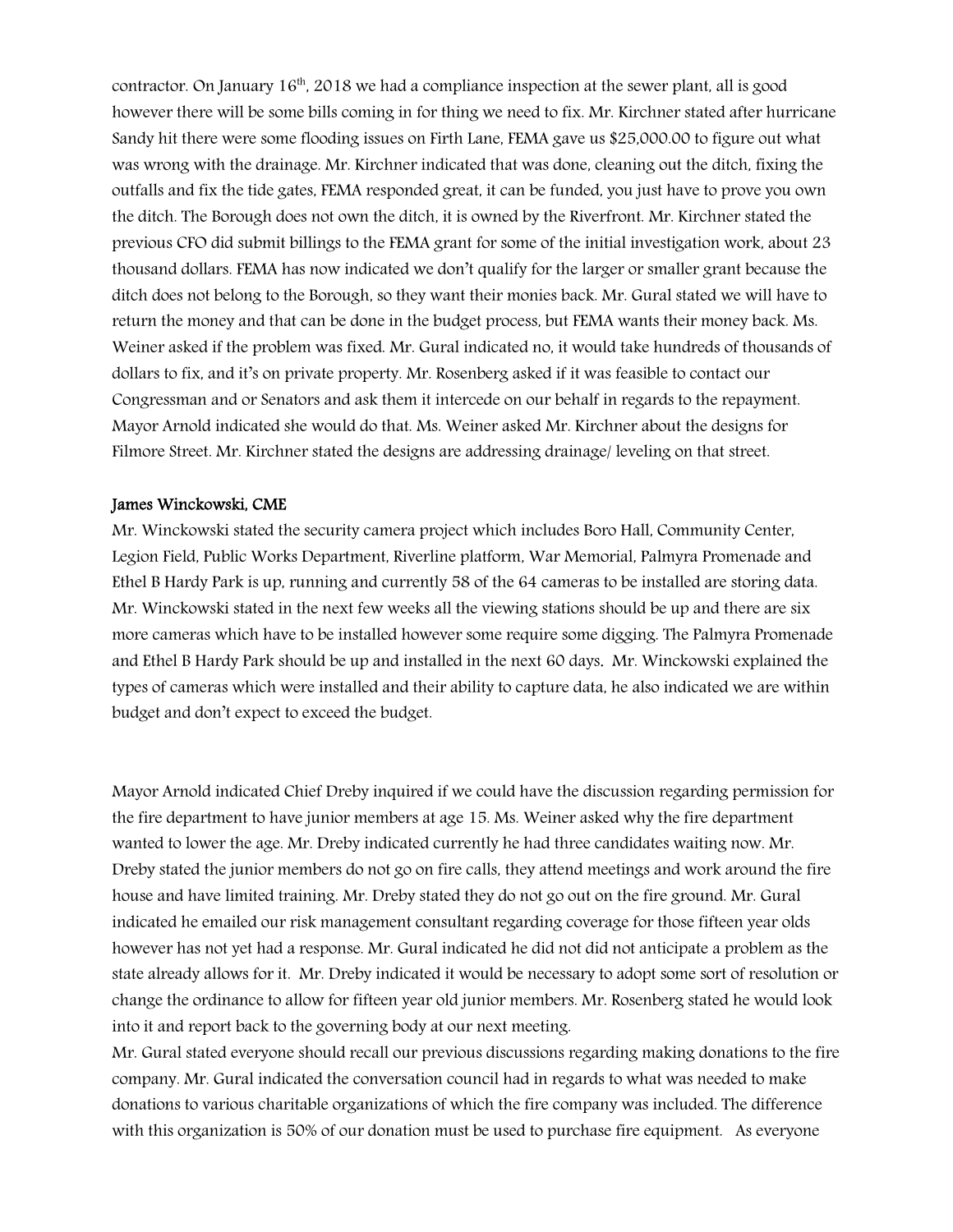may recall we had a conversation regarding a lease agreement with the fire company for the storage of our equipment in their building. Mr. Gural indicated his recommendation is, in 2018, year one of the lease agreement it be for 22,500.00. Mr. Rosenberg should go over the agreement proposed by the Fire Company and get back to council.

Mr. Gural indicated he would like to discuss the proposed rehire of Dave Austin. Mr. Gural stated he would like to rehire Mr. Austin for zero to fourteen hours a week for the remainder of the year, at app. his departing salary. Mr. Gural indicated there are so many things which Dave was a part of and that expertise is so needed within the borough. Mr. Gural stated it would not be a set schedule but on an as needed basis, when he is available, when we need him. Mayor Arnold welcomed him back.

#### DISCUSSION

Mr. Rosenberg indicated under the form of government which we operate under, the Mayor is entitled to appoint subordinate officials subject to the consent and advice of the governing body. Mr. Rosenberg stated at our Reorganization meeting the Mayor made some appointments which were not approved by the governing body. Mr. Rosenberg stated, thirty days having pasted, council has the prerogative to nominated and vote upon its selections for those positions. The positions are, Borough Engineer, Special Projects Engineer, Municipal Prosecutor and Special Counsel/Conflicts Attorney.

### PUBLIC PORTION

Mayor Arnold then asked for a motion to open the Public Portion. Mrs. Russell made a motion to open the public portion for comments. Mr. Yetter second the motion

#### All members present voted in favor of the motion

No one from the public wishing to be heard, President. Russell made a motion to close the public portion, Mrs. Tait second the motion.

#### All members present voted in favor of the motion.

#### RESOLUTIONS Consent Agenda

Resolution 2018-74 to Resolution 2018-91 will be enacted as a single motion, if any resolution needs additional discussion it will be removed from the consent agenda and voted on separately

Mayor Arnold pulled Resolutions 2018-79, 2018-80, 2018-81, and 2018-82 from the consent agenda for additional discussion and be voted on individuality.

Council President Russell requested Resolution 2018-75 be removed from the consent agenda for additional discussion.

Ms. Weiner inquired if it was necessary to read the entire resolution, word for word or if instead the number only could be read. Mayor Arnold indicated it should be read in full. Mr. Rosenberg agreed indicating the public does not necessarily know what the resolution is.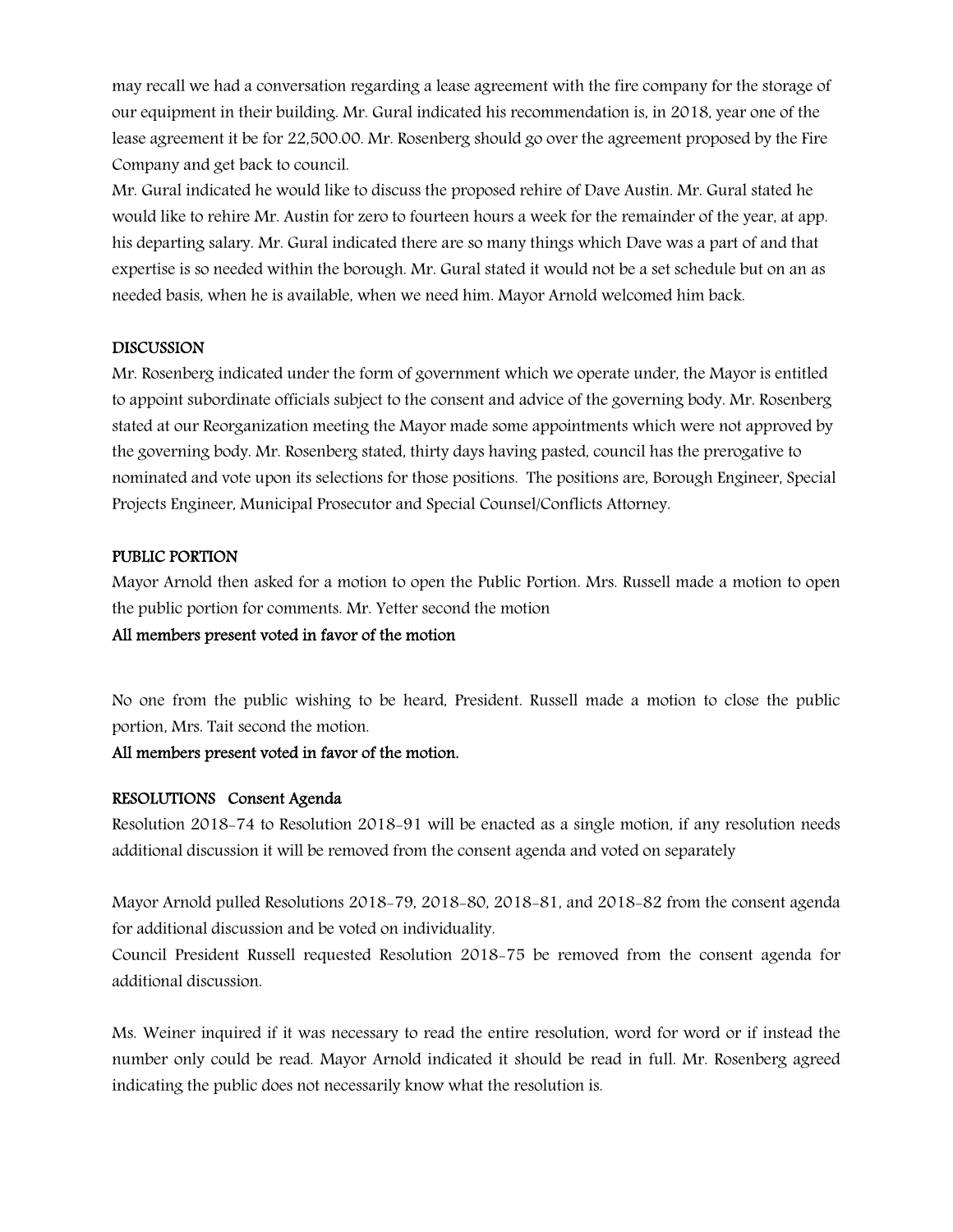- Resolution 2018-74, Resolution Authorizing the Cancellation of Municipal Certificate# 13-00073 for Block 134, Lot 11
- Resolution 2018–75, Resolution Authorizing Mayor Michelle Arnold to Execute the Agreement with the Burlington County Department of Public Works, Division of Mosquito Control
- Resolution 2018-76, Resolution Authorizing the Refund of the Overpayment of Vacant Registration Fees for 2018 for Block 149 Lot 9 to Specialized Loan Servicing in the Amount of \$2,000.00
- Resolution 2018–77, Resolution Authorizing the Mayor to Execute a Shared Services Agreement Between the Borough of Palmyra and the Township of Cinnaminson for the Purchase of Brine Solution
- Resolution 2018-78, Resolution Authorizing Refund of Sewer Payment on Block 152 Lot 9.02 Qualifier C204 in the amount of \$163.00
- Resolution 2018–79, Authorizing the Appointment of the Borough Engineer
- Resolution 2018-80, Authorizing the Appointment of the Special Projects Engineer
- Resolution 2018–81, Authorizing the Appointment of the Municipal Prosecutor
- Resolution 2018-82, Authorizing the Appointment the Special Counsel/Conflicts Attorney
- Resolution 2018–83, Rescinding Resolution 2018–65, and Awarding a Contract to ERI for the 2017 NJAWC and PSE&G Road Opening Restorations Project per their proposal dated November  $30<sup>th</sup>$ , 2017 in the correct amount of \$82,500.
- Resolution 2018-84, Resolution Authorizing Certain Escrow Bills be transferred from Trust Escrow Accounts to the Borough of Palmyra Current Fund.
- Resolution 2018–85, Resolution of the Borough of Palmyra, County of Burlington Authorizing a Lien be placed on Blk 53 Lot 18 for Failure to Comply with Obnoxious Growth and Property Maintenance Violations
- Resolution 2018–86, Resolution of the Borough of Palmyra, County of Burlington Authorizing a Lien be placed on Blk 130 Lot 12 for Failure to Comply with Obnoxious Growth and Property Maintenance Violations
- Resolution 2018–87, Resolution of the Borough of Palmyra, County of Burlington Authorizing a Lien be placed on Blk 3 Lot 11 for Failure to Comply with Obnoxious Growth and Property Maintenance Violations
- Resolution 2018-88, Resolution of the Borough of Palmyra, County of Burlington Authorizing a Lien be placed on Blk 130 Lot 8 for Failure to Comply with Obnoxious Growth and Property Maintenance Violations
- Resolution 2018-89, Resolution Authorizing the Tax Assessor to File Rollback Assessments, Added and Omitted, Tax Appeals and Assessor's List of Corrections and Errors on Behalf of the Borough of Palmyra.
- Resolution 2018-90, Resolution Authorizing the Refund of Tax Overpayments on Block 103 Lot 41 in the Amount of \$1,435.68 and Blo9ck 52.01 Lot 1 in the Amount of \$2,826.20
- Resolution 2018-91, Resolution Authorizing the Sale of Property no Longer Needed for Public Use on an Online Auction Website or Disposal as Scrap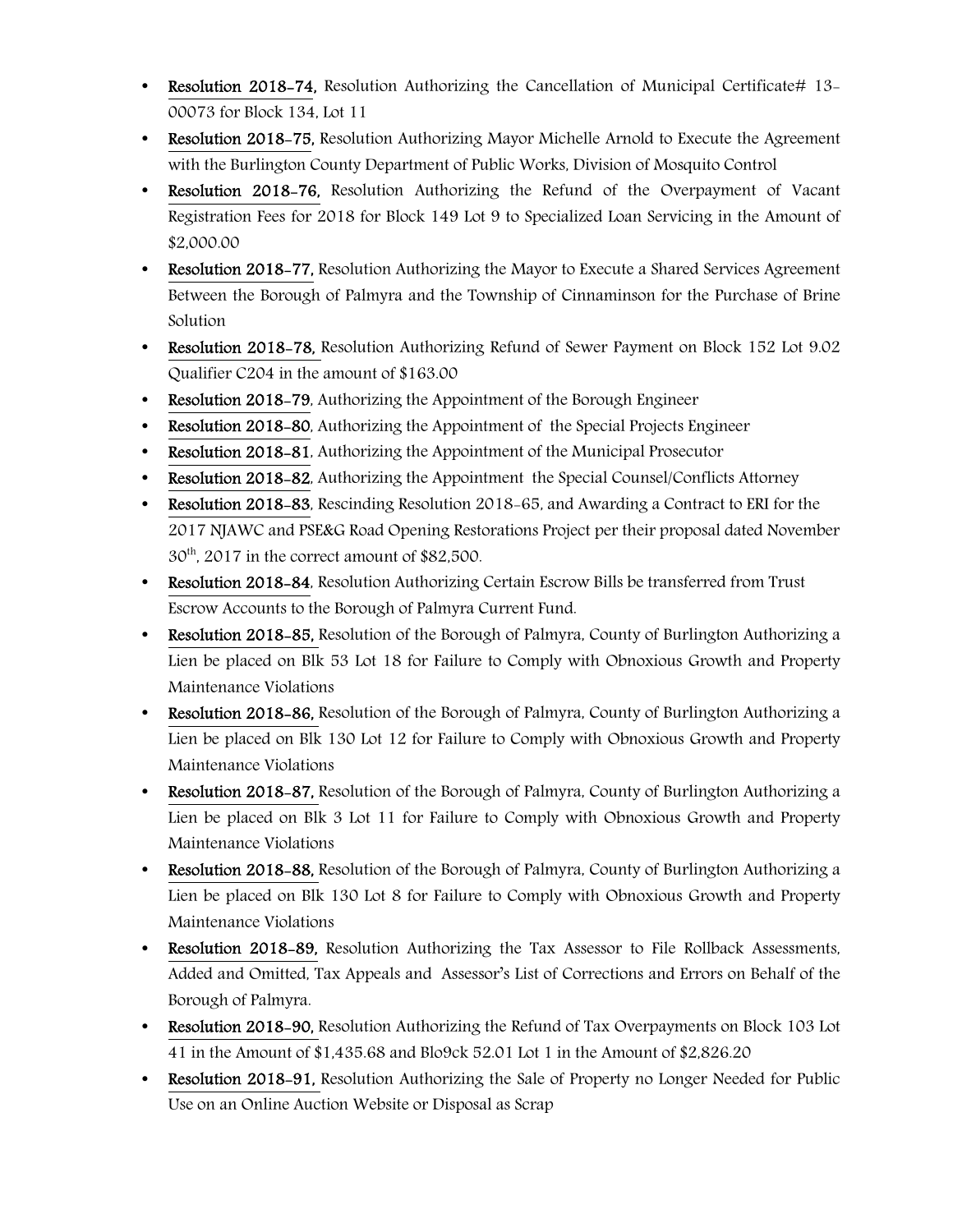Mayor Arnold asked for a motion to approve the consent agenda as read. President Russell made a motion to approve Resolution 2018-74 and Resolution 2018-76 to Resolution 2018-78 and Resolution 2018-83 thru Resolution 2018-91. Mr. Yetter seconded the motion.

# At the call of the roll, the vote was: AYES: Mr. Allmond, Mr. Howard, Mrs. Tait, Ms. Weiner, Mr. Yetter, President Russell NAYES: None Resolutions noted in motion were approved

The Mayor then on to: Resolution 2018-75, Resolution Authorizing the Mayor Michelle Arnold to Execute the Agreement with the Burlington County Department of Public Works, Division of Mosquito Control.

President Russell expressed a concern regarding the spraying for mosquitos in the Borough of Palmyra. President Russell indicated she felt the public needed to be educated regarding standing water on their properties and we need to seek alternatives to just continuing to spray. Concerned that if we just continue to spray we will create super mosquitos. Ms. Weiner stated spraying is not as effective as we believe it is. Mr. Gural indicated it is a county program over which we have little control, and we don't have the resources to do it ourselves. Mr. Gural stated the reason they spray is the West Nile virus, the county tests all over the county, if the find a mosquito which tests positive they then come out and spray immediately within a half mile radius of where the mosquito was found. Mr. Gural was asked if he could contact the County to see if they can come and better explain exactly what they do and why. Mr. Gural indicated he would do so and Resolution 2018-75 was tabled to the next meeting.

Mayor Arnold went on to Resolution 2018-79, Resolution Authorizing the Appointment of the Borough Engineer. President Russell nominated James Winckowski of Consulting & Municipal Engineers (CME) as Borough Engineer. Mrs. Tait second the nomination.

Mrs. Russell stated the dollar rates of CME vs ERI did not compare. President Russell stated, ERI's rates were all over CME's offers a flat rate so we know exactly what we are spending and for what. Ms. Weiner stated she liked the relationship we have with ERI and would like to keep them. Mr. Yetter indicated the same and added ERI is very familiar with the Borough. Mayor Arnold stated CME and ERI are both good companies, however ERI has been with the Borough of some length of time and CME would be new to that position and there would be a learning curve, also the rate schedule is different and ERI is lower than CME. Mr. Tait indicated ERI will continue with their current project just new ones coming in would go to CME. President Russell stated CME is not new to Borough. No other nominations presented.

Mayor Arnold then asked for a motion to approved Resolution 2018-79. Resolution Authorizing the Appointment of James Winckowski of Consulting & Municipal Engineers (CME) as Borough Engineer. President Russell made a motion to approve Resolution 2018-79. Mrs. Tait second the motion.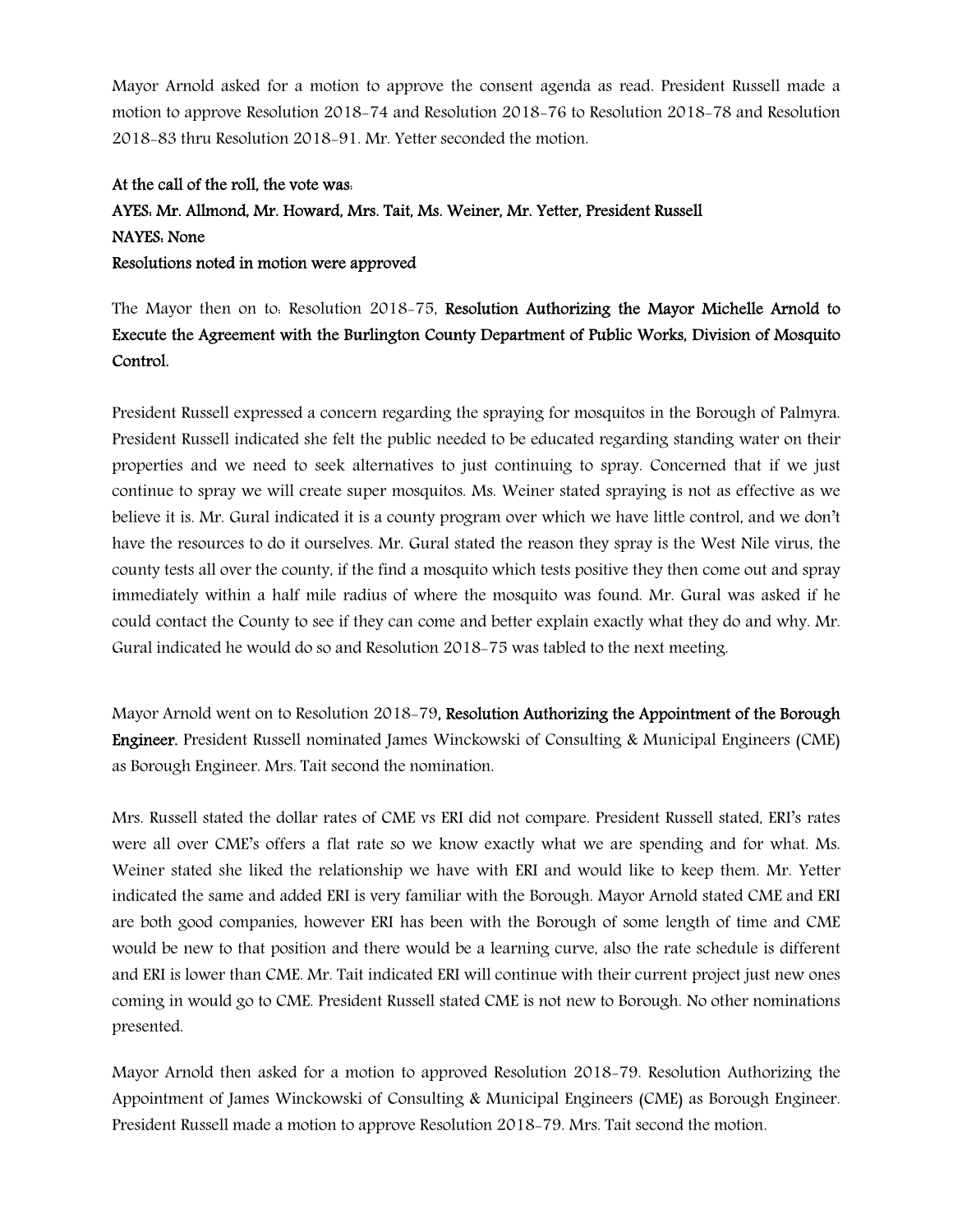#### At the call of the roll, the vote was:

AYES: Mr. Allmond, Mr. Howard, Mrs. Tait, President Russell NAYES: Mr. Yetter, Ms. Weiner

Mayor Arnold went on to Resolution 2018-80, Resolution Authorizing the Appointment of the Special Projects Engineer. President Russell nominated William Kirchner of Environmental Resolution Inc. Mr. Howard second the nomination. No other nominations presented

Mayor Arnold inquired if anyone else was appointed as special project engineer. Mr. Gural indicated CME was appointed as special project engineer on January  $6<sup>th</sup>$ , 2017 however that, not that they have been appointed Borough Engineer, is mute. Mr. Gural stated you cannot or have as many special project engineers as council wishes.

Mayor Arnold then asked for a motion to approved Resolution 2018-80. Resolution Authorizing the Appointment of William Kirchner of Environmental Resolution, Inc. (ERI) as Special Projects Engineer. President Russell made a motion to approve Resolution 2018-80. Mr. Howard second the motion.

#### At the call of the roll, the vote was:

AYES: Mr. Allmond, Mr. Howard, Mrs. Tait, Ms. Weiner, Mr. Yetter, President Russell NAYES:

Mayor Arnold went on to Resolution 2018-81, Resolution Authorizing the Appointment of the Municipal Prosecutor. President Russell nominated Adam Malamut of Malamut Associates as Municipal Prosecutor. Ms. Weiner second the nomination.

President Russell indicated at the last meeting it was stated that they have different people coming to each court session. President Russell indicated she has confirmed with Malamut Associates that they will have the same person at all court sessions. No other nominations presented

Mayor Arnold then asked for a motion to approved Resolution 2018-81. Resolution Authorizing the Appointment of Adam S Malamut of as Municipal Prosecutor President Russell made a motion to approve Resolution 2018-81. Ms. Weiner second the motion.

# At the call of the roll, the vote was:

AYES: Mr. Allmond, Mr. Howard, Mrs. Tait, Ms. Weiner, President Russell NAYES: Mr. Yetter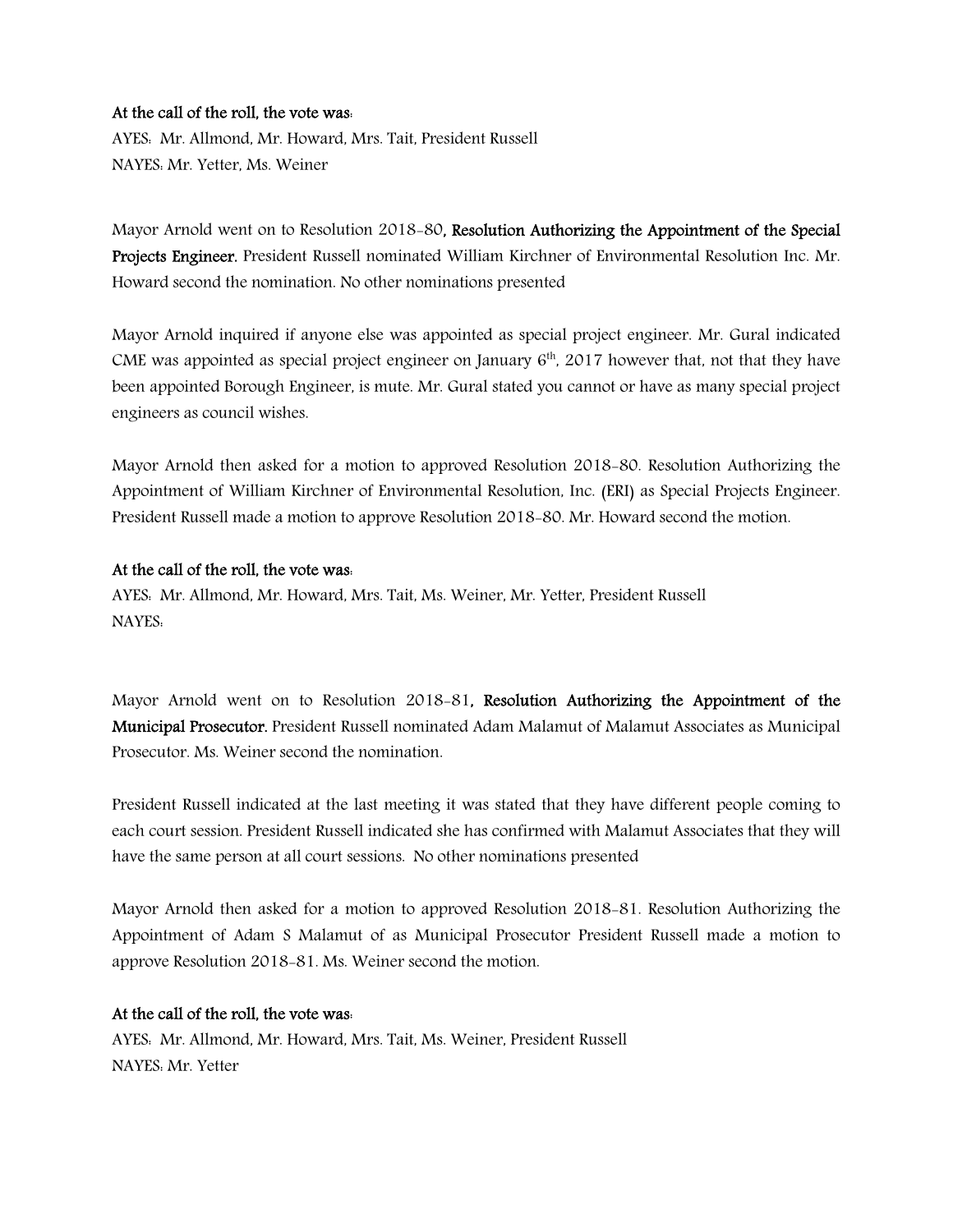Mayor Arnold went on to Resolution 2018-82, Resolution Authorizing the Appointment of the Special Counsel/Conflicts Attorney. President Russell nominated Eric Bernstein of Eric M. Bernstein Associates as Special Counsel/Conflicts Attorney. Mrs. Weiner second the nomination. No other nominations were presented.

President Russell stated previously they were some concerns regarding Mr. Bernstein charging mileage for distance. President Russell indicated he does not unless in was mentioned in the RFP, which it was not. Ms. Weiner stated he was less than the others.

Mayor Arnold then asked for a motion to approved Resolution 2018-82. Resolution Authorizing the Appointment of Eric M Bernstein of Eric M. Bernstein Associates as Special Counsel/Conflicts Attorney. President Russell made a motion to approve Resolution 2018-82. Mrs. Weiner second the motion.

# At the call of the roll, the vote was:

AYES: Mr. Allmond, Mr. Howard, Mrs. Tait, Ms. Weiner, Mr. Yetter, President Russell NAYES:

# COMMUNITY SPOTLIGHT

Mayor Arnold indicated February is "Random Acts of Kindness Month" and again this year we will be accepting random acts of kindness slips for those nominating others for random acts of kindness. All slips should be returned to Marie in Boro Hall.

Ms. Weiner indicated Palmyra Players held their Broadway Breakfast at the Community Center and they raised 1500.00 towards the props and the sets.

Mayor Arnold indicated the Fire Department's 21 $^{\rm st}$  Annual Fishing Tackle Flea Market is February 11 $^{\rm th}$ , 2018 for 9:00 am to 2:00 pm, admission is \$4.00 and early admission at 8:00 am is \$10:00.

Mayor Arnold stated Virtua will be giving free mammograms February  $8<sup>th</sup>$ , April 12<sup>th</sup>, and May 10, 2018 from 10:00 am to 4:00 pm at Tabernacle Baptist Church in Burlington New Jersey. Those participating will receive a \$20.00 Wawa or Walmart gift card.

Mayor Arnold indicated the Read Across America program was kicked off today at Charles Street School, adult volunteers will be reading to the children on February  $26<sup>th</sup>$ , 27th, and  $28<sup>th</sup>$  at Charles Street School, anyone wishing to participate should refer to their email.

Mayor Arnold indicated the Fire Department had their annual dinner and installation on Saturday. Dale Palmer was recognized as "Fireman of the Year". Chief Dreby was recognized for 50 years of service to the Fire Department.

Mrs. Tait stated on February  $21^{st}$  2018 from 5.30 to 8.00 pm the School is holding a "Panther Con" only 500 tickets are available and you can go on the website to sign up.

#### DISCUSSION ITEMS

# NEW Business

Mayor Arnold indicated the budget workshop will be held on Saturday March 17<sup>th</sup>, 2018 at 8:00 am. Mr. Gural indicated it must be advertised so if everyone is in agreement we will move forward. Mayor and Council agreed.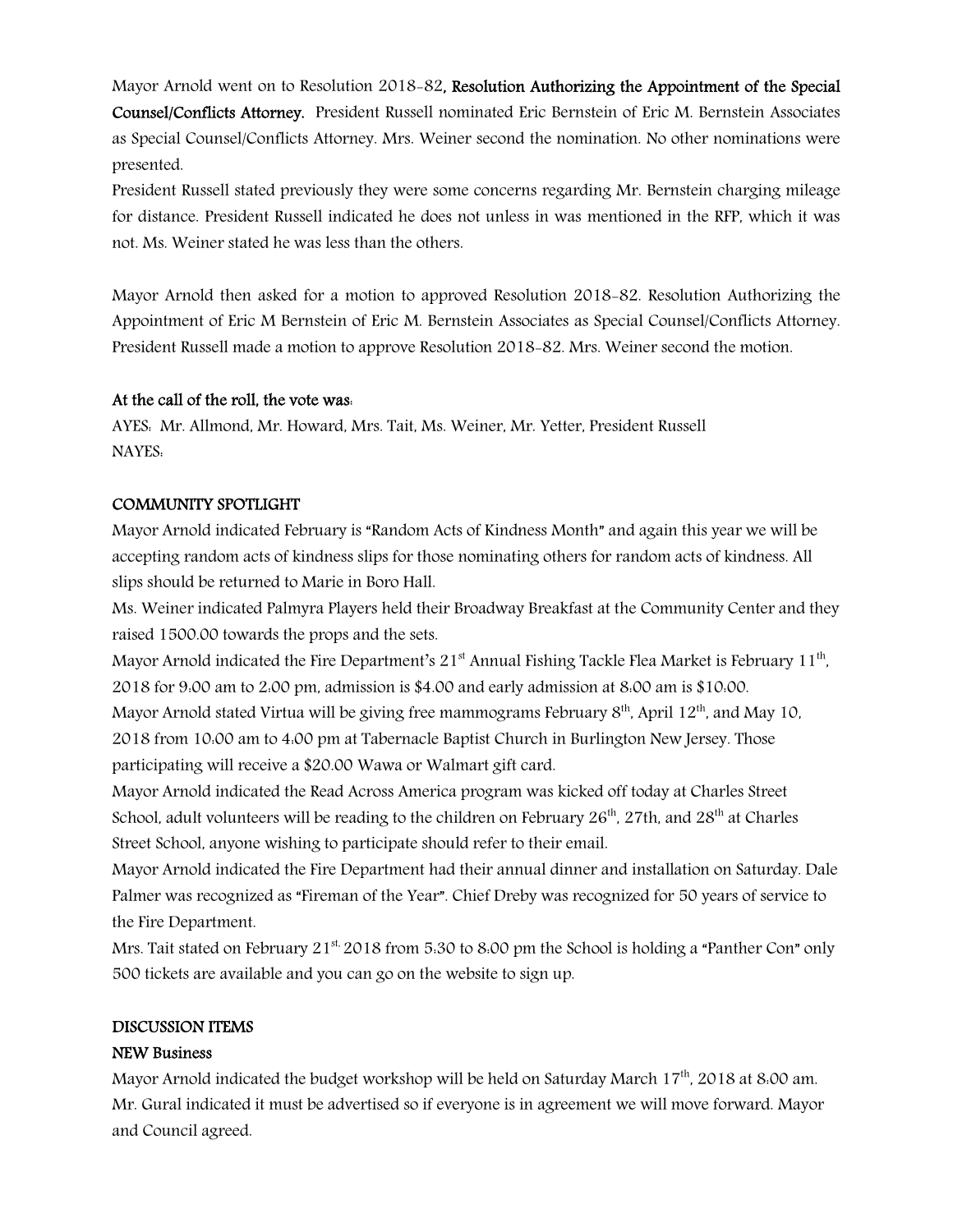Mr. Gural stated it is imperative that we address the sign ordinance. President Russell indicated the construction committee will be addressing the sign ordinance.

Mr. Gural stated, in looking at ways to secure the building we would like to place a locking glass door, just about where the seam is which indicates the new side of the building from the old side of the building. Mr. Gural indicated we are trying to limit access to the second floor area and secure all office space when the building is open after hours, for use by various public events outside the building. Mr. Gural indicated this would also include a similar locking glass door on the second floor just as you exit the elevator. Mr. Gural indicated the cost would be about \$5,200.00. Mr. Gural indicated the planning work and pricing have been completed and we are looking for approval from Council. After some discussion Council agreed to the project.

Mr. Gural stated we had a project (AST Fuel Project) which we funded over a three year period with capital ordinances in 2014, 2015, and 2016. The amount authorized was \$390,000.00 of which \$348,704.50 is available. Mr. Gural stated we could cancel the capital project and put the money back into surplus or we could re-appropriate it for another purpose. Mr. Gural explained those funds could be reauthorized to be used for another purpose. Mr. Gural proposed that those funds be reauthorized for redevelopment efforts which could include property acquisition. Mr. Gural indicated the old PNC building is in a redevelopment area and in the past casual conversation was had regarding possibly purchasing it. Mr. Gural noted all the redevelopment areas and indicated the funds could be used for any redevelopment purpose on only acquisition. Mr. Gural indicated an ordinance would be needed if council decided to reauthorize those funds. After some discussion it was decided that Mr. Gural would meet with the finance committee and the committee would get back to council with some additional information and recommendations.

Mr. Gural indicated we needed to solicit a proposal from of municipal engineer to get the 2016 Municipal Park Development Grant of the ground. Mr. Gural explained useless Borough Council specifies something as a special project it goes to our Municipal Engineer. Ms. Weiner stated she had some questions comments and concerns regarding the plan which was submitted with the grant application. Ms. Weiner noted she was aware that not many deviations could be made to the plan however expressed a desire to have some conversations regarding the plan. Mr. Gural indicated yes. Ms. Weiner inquired which committee would be working on the project. Mr. Gural stated the public buildings grounds and parks committee would be working on that, however keep in mind the county awarded that grant based on the preliminary designs which were submitted.

Chief Pearlman explained he sent a letter to New Jersey Transit in regards to the traffic lights and gates which they control along the train route. Chief Pearlman indicated they have fixed the issue with the gates at Highland Avenue and are working on the lights with the left turn arrow at Cinnaminson Avenue and hope to have it resolved in the next two weeks. Chief Pearlman stated he requested from the bridge commission additional truck signs for Broad and Cinnaminson Avenues and Broad and Market Streets.

Mr. Gural noted Comtec and Line systems have been notified by Mr. Rosenberg that we will not be renewing our contract for the phones and phone service which expires in July. Ms. Condo is currently looking in new phones and service.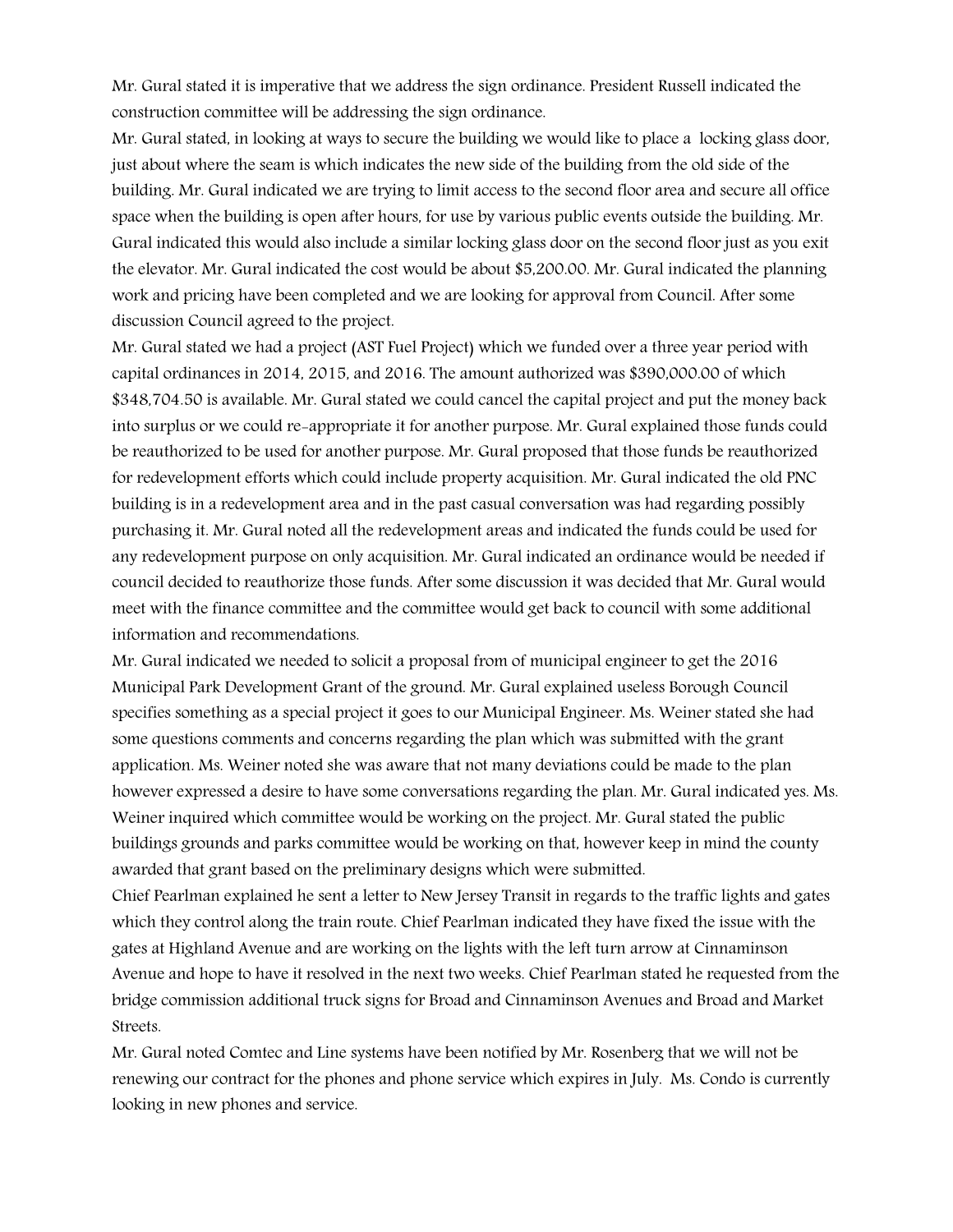Mr. Gural stated there we a number of proposed reiterations of the EMS agreement which was working its way around all the parties concerned. The Palmyra Riverton Cinnaminson Ambulance squad would like the Borough to purchase workmen's comp insurance on their behalf and have them reimburse us because they feel it is more advantageous to them. Mr. Gural stated we cannot cover them as they are a private organization with employees and JIF will just not allow us to do that. Mr. Gural indicated that we do have to provide them some remuneration because Palmyra residents are not billed for ambulance service, they accept only what the resident's insurance pays. Mr. Gural indicated this could be accomplished with a donation of \$2,500.00 to the squad for the service they provide to the community. Mr. Gural stated the vacant/abandon property ordinance 2013-20 must be revised, it needs to be reviewed and reintroduced. Mr. Gural indicated suggestions and any information should be forwarded to Mr. Rosenberg and have him prepare a new ordinance.

Mr. Gural noted we have insurance we can offer to adults who volunteer however children are different. Mrs. Tait stated she spoke with Mr. Rosenberg and he has prepared a permission slip, which she will be forwarding to council for their review and for JIF and once reviewed we will talk about it at the next meeting.

#### ADMINISTRATOR'S REPORT

Mr. Gural stated on January 9<sup>th</sup>, 2018 settlement occurred and Habitat for Humanity now owns the property at Front and Arch. (old Vet's building) Thanks to Mr. Rosenberg for getting it all straighten out. Mr. Gural noted the trash collection contract is currently out to bid and we have a pre-bid meeting scheduled for February  $7<sup>th</sup>$ , 2018 at 10:00 am in Boro Hall. Bids are due on March  $7<sup>th</sup>$ , 2018 and the contract will run for five years.

\*\* It should be noted Mayor Arnold stepped away from the dais at 9:21 pm and returned at 9:24pm.

Mr. Gural noted the non-profit donation requests are coming in and we are now getting into the operating agreements. Mr. Gural stated all those documents will be available at the budget meeting and no donations will be distributed unless we have all the proper documentation.

Mr. Gural stated the \$100,000.00 2016 Small Cities Housing Rehab Grant we received, we asking for additional time to spend the funds as it has been difficult to get people to sign up for the program. Currently we need 3 additional projects to deplete the funding we currently have available, we are sending email blasts and reaching out to residents in hopes of obtaining those three additional project. Anyone interest can be refer to our website for additional information.

Mr. Gural indicated we had a request from a resident regarding a crosswalk on Temple Blvd., just so you are aware Mr. Haines and public works painted that crosswalk and it is ready for use.

Mr. Gural asked everyone if they would take the time to look over the website and if they notice any incorrect information please let him or Ms. Johns know so it can be fixed. Mr. Gural also indicated a disclaimer will be placed on our website indicating all information may not be updated or correct.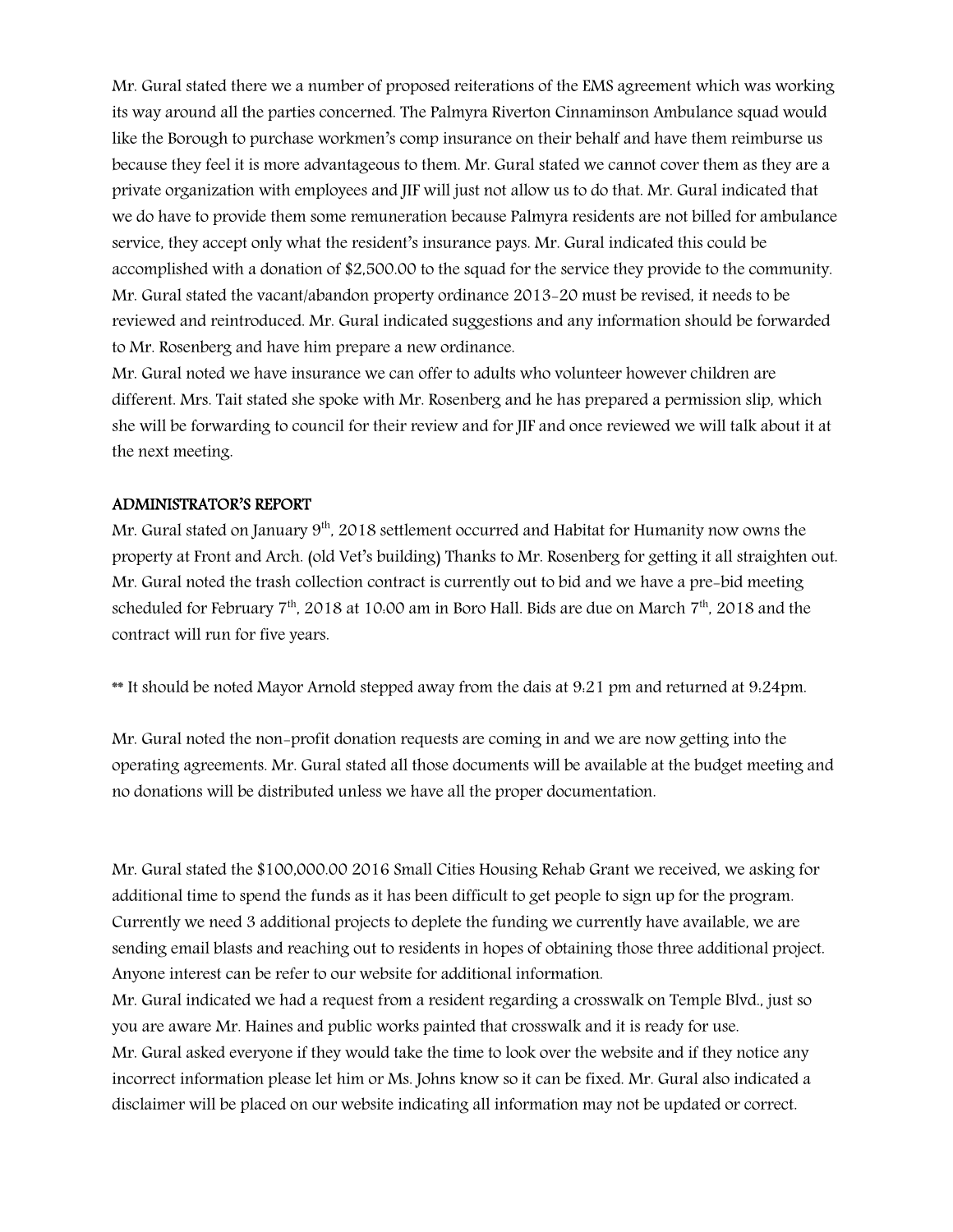Mr. Gural stated he is waiting for Mr. Leusner to get back to him with the contract so that the Collective Bargaining Agreement can be signed as previously authorized by Borough Council.

Mr. Gural reminder council about the Burl Co JIF elected officials seminar coming up in March.

Mr. Gural noted the carpet will be replaced in various areas of Boro Hall.

Mr. Gural stated the Tax collectors report indicates a 97.82% collection rate.

Mr. Gural indicated the JIF Quarterly report is included in your packets which indicated how Palmyra is performing in the JIF program.

Mr. Gural indicated a bond sale was held in late December and the CFO wished to report, that we sold \$2,950,000.00 Bond Anticipation Notes, 2017 Series A with an interest rate of 2.5% with a net interest rate of 1.749%.

#### COMMITTEE REPORTS

Mr. Howard – Youth and Recreation, Public Building, Grounds and Parks – Mr. Howard indicated the committee met on January  $21<sup>st</sup>$ , 2018 and had discussion regarding the baseball and softball fields, not exactly sure why the softball field was not addressed earlier however they are working on it currently. Mr. Howard indicated they were going to schedule a meeting with the various sports organizations, Michelle to see about scheduling other programs inside the community center. Mr. Howard indicated the first aid kits have been ordered for the community center and various other locations in the Borough.

Mrs. Tait – Public Safety Director, Board of Education Liaison, Public Events– Mrs. Tait indicated she attended the Board of Education meeting highlighting the report regarding sending the 6th grade students to the High School in place of Charles Street School. Mrs. Tait noted the people who created the report did not answer questions, they simply gave the report. Mr. Tait indicated a lot more discussion will be had before a decision is made. Mrs. Tait indicated the public events committee met on the 21 of January and she will be sending out to council a list of what projects/ events which individuals wish to handle. Mrs. Tait indicated she met with Chief Pearlman regarding the parking issues and she sent those issues to the business committee for them to meet with the business and report back to council. Mayor Arnold inquired when the public safety committee met as she did not get notification. Mrs. Tait indicated she would resent the email. Mr. Howard inquired if there was a defibrillator in the concession stand. Mr. Gural stated its not in the concession stand in is in Boro Hall for use at the fields however someone would be required to sign it out and return it, and the concern was who we were signing it out to and if they knew how to use it. Mr. Gural noted there is also one in the community center. Mrs. Tait stated we should find out if someone on the teams is certified to use it. Mr. Gural stated each organization should have its own.

Ms. Weiner – Administration and Finance, Business and Community development, Homeowner Association – Ms. Weiner stated the finance committee met with the CFO on the  $22<sup>nd</sup>$  of January and discussed the 2017 revenues and the upcoming budget. Ms. Weiner stated they are looking at hold their meetings on the 2<sup>nd</sup> Monday of each month at 3.30 pm. Ms. Weiner indicated they will be discussing the debt management and debt service. Mrs. Weiner indicated the Business and Community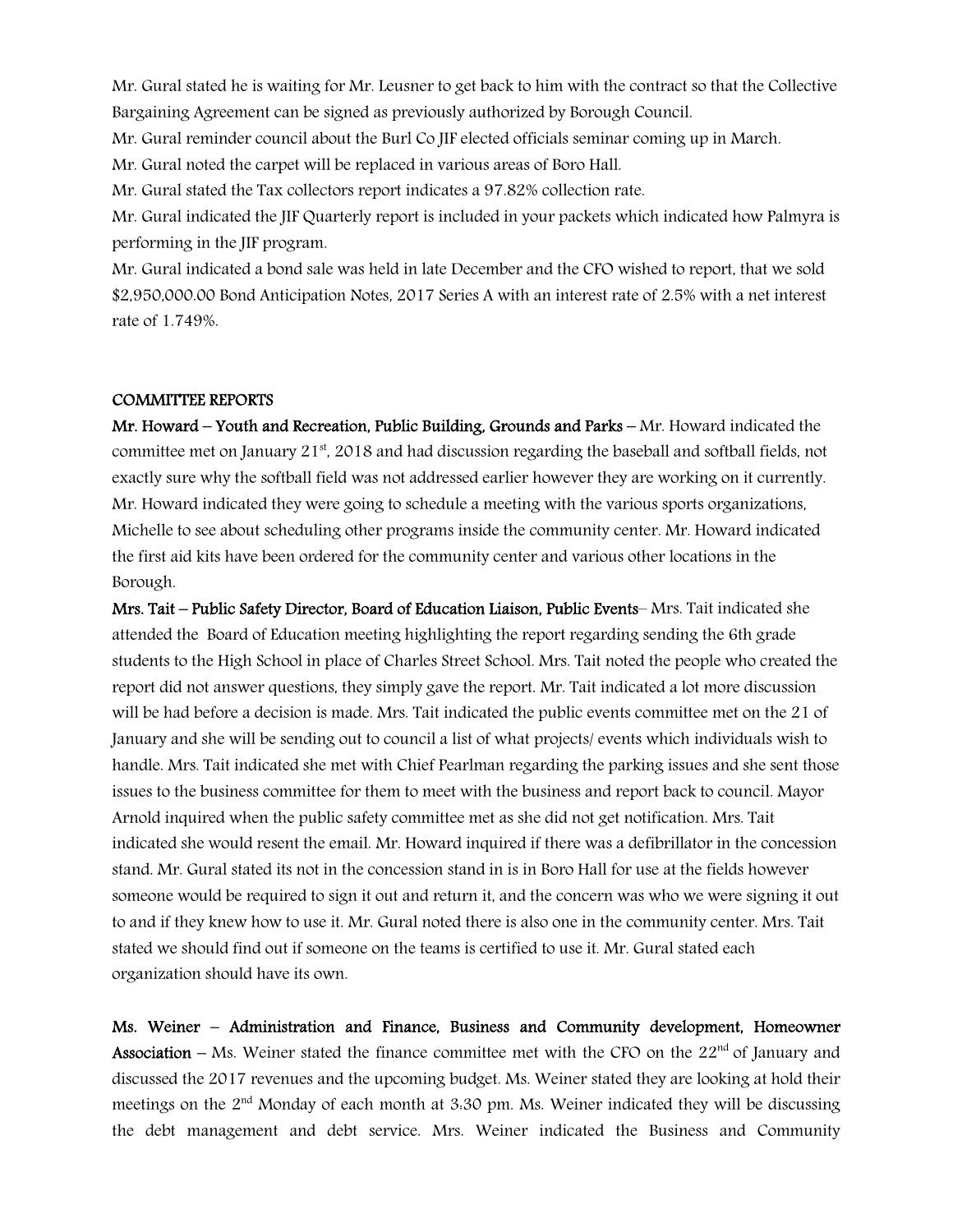development committee discussed outdoor seating with Mrs. Kilmer. Ms. Weiner indicated they are looking into holiday lights for next season. Ms. Weiner indicated the committee felt that an individual organization would best be able to continue the Farmer's Market and they could do more than council could in regards to charging for tables etc., which would allow us to continue having the event without a cost to tax payers. Ms. Weiner recommended to council that we give the event over the PIA, and the committee is in agreement. Mrs. Russell asked if there was something which council need to do to formally hand it over to the PIA. Mr. Gural and Mr. Rosenberg indicated they would have to negotiate their own operating agreement and the agreement would spell out exactly what we are giving to them. Ms. Weiner stated the committee also had discussion about some zoning issues regarding the ability of some restaurants to have eat-in capacity. Mrs. Tait inquired if the committee was going to be addressing the parking situation. Mrs. Russell and Ms. Weiner indicated yes.

Mr. Allmond –Communications and Public Relations Committee- Mr. Almond stated the committee met on 29th of January and is working on some ideas to get information out to the public.

Mr. Yetter - Public Works, Redevelopment and Negotiations - Mr. Yetter stated the public works committee has not yet met as Mr. Haines has not been available, they are hoping to meet before the next meeting. Mr. Yetter also indicated the Green Team has not yet met but had been actively working on the sustainable New Jersey. Mr. Yetter indicated the redevelopment and negotiations committee has not yet met.

President Russell – Construction, Housing and Code Enforcement Committee- President Russell stated the construction committee met with Mrs. Kilmer and she was very helpful with how zoning and the various zones work within the Borough and indicating what can and cannot be done in which various zones. President Russell indicated they met with Mr. Gural regarding code enforcement as Mr. Lunemann was not available and are optimistic about addressing the vacant and abandoned housing issues facing the Borough. Mr. Gural also went over our current ordinance and what needs to be done to make it more user friendly for Mr. Lunemann and Mr. McGill. President Russell stated they will be addressing the sign ordinance and parking. President Russell noted Mr. Austin submitted his report for the Shade Tree Committee for 2017. In 2017 the Borough budgeted \$94,694.00 using \$71,000.00 replacing trees and repairing sidewalks. President Russell stated the Borough has tough decision ahead regarding the movement of the  $6<sup>th</sup>$  students to the high school.

Mayor Arnold indicated a new business has opened on Broad Street and Mayor Arnold indicated a ribbon cutting ceremony was held. Mayor Arnold hosted the Neighborhood Chat with the Mayor at the community center. Mayor Arnold stated the Land Use Board Had its reorganization meeting and selected CME as the Land Use Board engineer and Andrew Brewer as Land Use Board Attorney. Mayor Arnold stated she attended the Fire Department's Installation and Annual Dinner where she swore in the new officers. Mayor Arnold indicated the next Neighborhood Chat with the Mayor will be on February 20<sup>th</sup>, 2018, place to be determined. Mayor Arnold stated the Business owners meeting with the Mayor will be on February  $22<sup>nd</sup>$ , 2018 at 9.00 am. Mayor Arnold attended the Regional DECA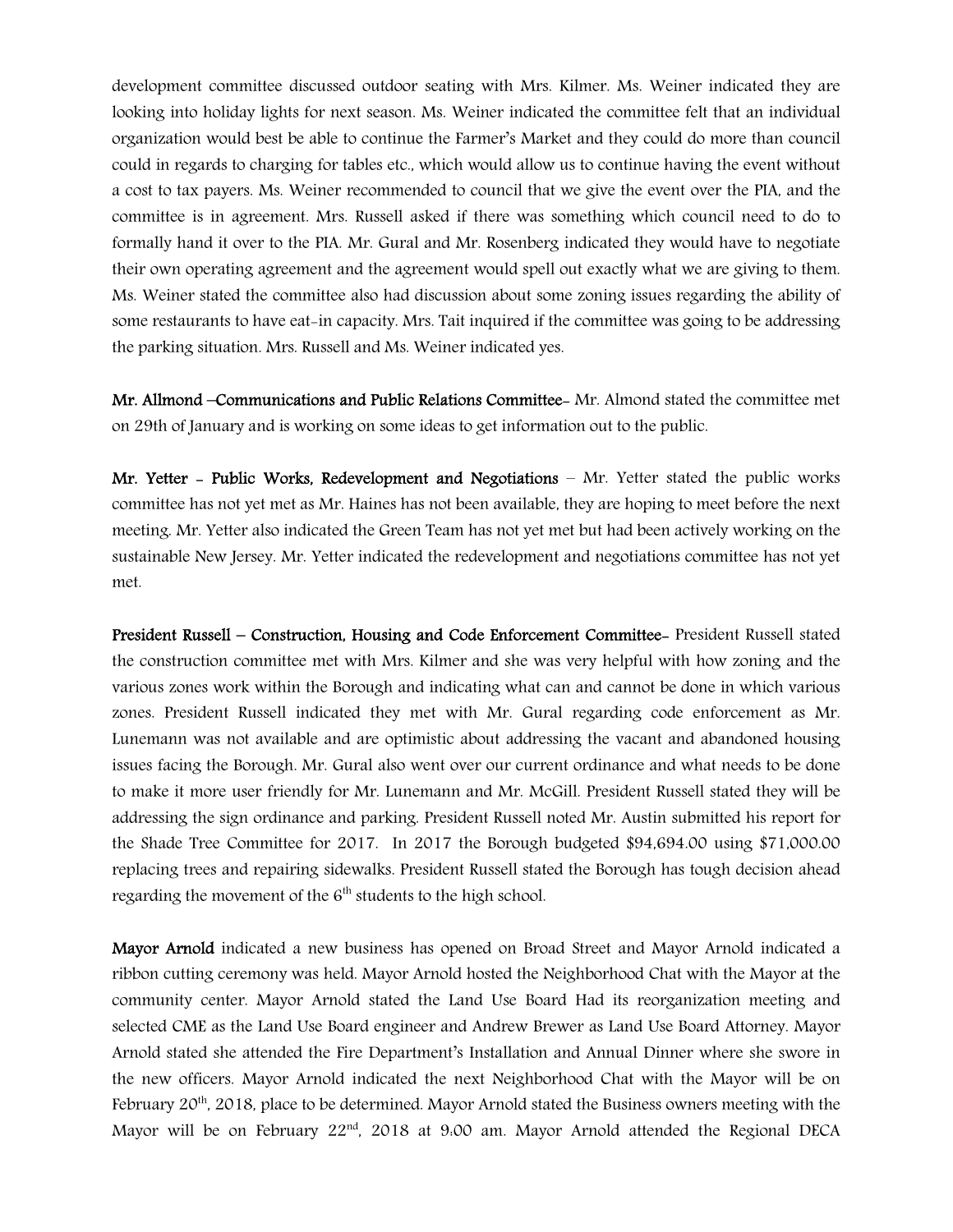competition, which was very informative. Mayor Arnold announced the Mayor's Wellness Campaign will be of the ground soon. Mayor Arnold attended the Harbour Condo Association meeting and shared information from the Borough, and a positive change is happening in the Harbour as they have taken over they own management.

### PUBLIC COMMENT

Mayor Arnold then asked for a motion to open the Public Portion. Mrs. Russell made a motion to open the public portion for comments. Mr. Yetter second the motion All members present voted in favor of the motion

Mr. McElwee – Columbia Avenue - Mr. McElwee stated he had spoken with the Undersheriff, Mr. Norcross who is willing to come to Palmyra and for free, process ids for the seniors and veterans. Mr. McElwee asked if it was ok to use the community center or Boro hall on March  $23<sup>rd</sup>$ , 2018 for that purpose. Mr. McElwee indicated he had to confirm with Mr. Norcross and when that was done he would get back the council with the date. Mr. Gural indicated he need to make sure the date and time he desired was open in the community center. Mr. McElwee stated it is awful that you claim to be fiscally responsible, but you hire someone that cost more than what we previously had on the books.

No one else from the public wishing to be heard, President. Russell made a motion to close the public portion, Mr. Howard second the motion.

### All members present voted in favor of the motion.

Ms. Weiner asked if any progress had been made towards up setting up chairs for the seniors in the community center. Mr. Gural stated we are in the process of purchasing chair carts to help with the movement of chairs, however we will help them when we can but we don't have the resources to set up and break down tables and chairs. Mr. Gural stated Mr. Palmer is a senior also.

#### MAYOR AND COUNCIL COMMENTS

Gina Tait had no comment.

Brandon Allmond had no comment

Lewis Yetter stated "Go Eagles"

Mr. Howard had no comment

Mindie Weiner had no comments.

Bernadette Russell thanked everyone for coming out and have a safe week.

Mayor Arnold thanked everyone and reminded everyone to be good neighbors and be kind to one another.

Mr. Yetter made a motion to approve Resolution 2018-92 Resolution Excluding the Public from Certain Meetings Pursuant To Section 8 of the Open Public Meeting Act C. 231 P. L. 1975. Litigation, Contracts. President Russell second the motion

President Russell made a motion to approve Resolution 2018-79. Mrs. Tait second the motion.